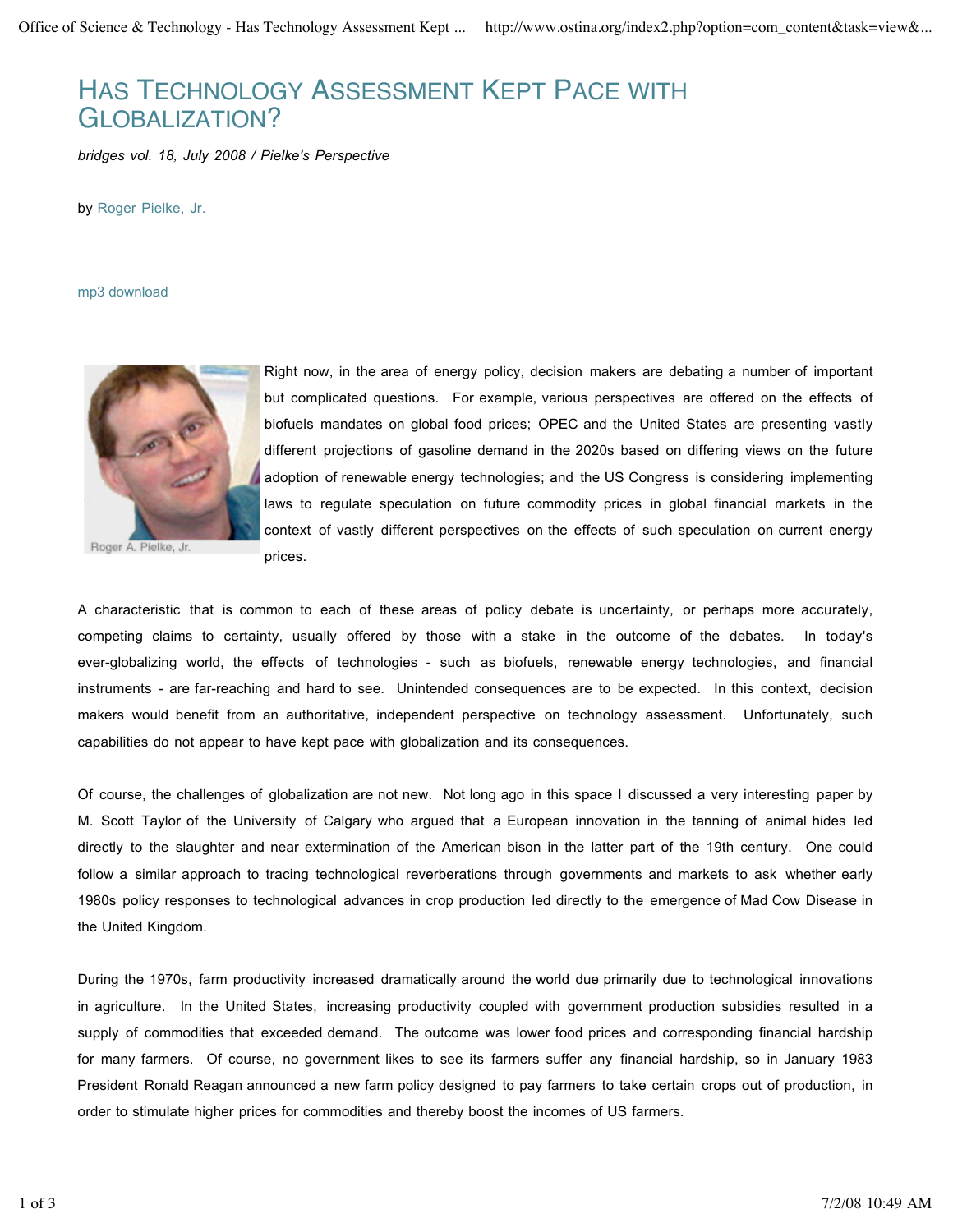The effects of the policy were large and immediate. By the end of 1983, the US Department of Agriculture estimated that US production of corn would drop by 49 percent from the year before, with rice dropping by 33 percent and wheat by 20 percent. Although soybeans were not covered by the payment program, their production decreased by 33 percent as well because many farmers not covered by the payment program shifted their planting to the now higher-priced corn and wheat. The reductions in crop production were exacerbated by a widespread drought during the 1983 growing season.

In the global marketplace, the decrease in US soybean production led to increased costs not just of soy meal - used as animal feed - but also of fish meal, which also served as animal feed. One result of the increased costs of imported soya and fish meal in the United Kingdom was an immediate increase in the proportion of lower cost meat and bone meal used in cattle feed -- from 1 percent to 12 percent of the total (a contributing factor to the increased costs of imports was also the weakness of the UK pound in international currency markets). Much later, after Mad Cow Disease became of wide concern and led to a scandal in the UK government, it was learned that the epidemic had its origins in the meat and bone meals used in cattle feed.

There is a general pattern here. In the case of the near-extermination of the American bison, European wars created demand for leather which was the necessity that mothered the invention of techniques for tanning the bison hide. The technological advances and their deployment stimulated a market demand with effects that were immediate and merciless. Similarly, technological advances in agricultural production in the 1970s, when coupled with generous domestic farm subsidies, led to the production of crops at a rate that exceeded demand. The US policy response to this situation was to take action to reduce the supply of crops in an effort to boost prices and benefit domestic farmers. This action worked in the short term, but it also set loose a domino effect of consequences through the global economy, creating an economic incentive for a large shift in the content of cattle feed in the United Kingdom, which led directly to the conditions that caused an epidemic of Mad Cow Disease.

Of course, the fate of the bison was certainly far from the minds of 19th century European military leaders, and cattle feeding practices in the United Kingdom were of no concern when Ronald Reagan sought to boost the incomes of US farmers. But given the profound changes that technology wreaks on society - and the potentially far-reaching effects of policies seeking to respond to the effects of technology - what can decision makers do to better manage the consequences of technological change? Whose responsibility should it be to assess the unintended consequences of technologies in a globalized world?

As we see the dramatic effects of technology-related decisions reverberate around the world today, it may be time to develop an international technology assessment capability that is independent and authoritative in order to inform current debates. The alternative is that policy makers will rely on competing claims to certainty, or worse, simply take actions with little understanding of either causes or consequences.

\*\*\*